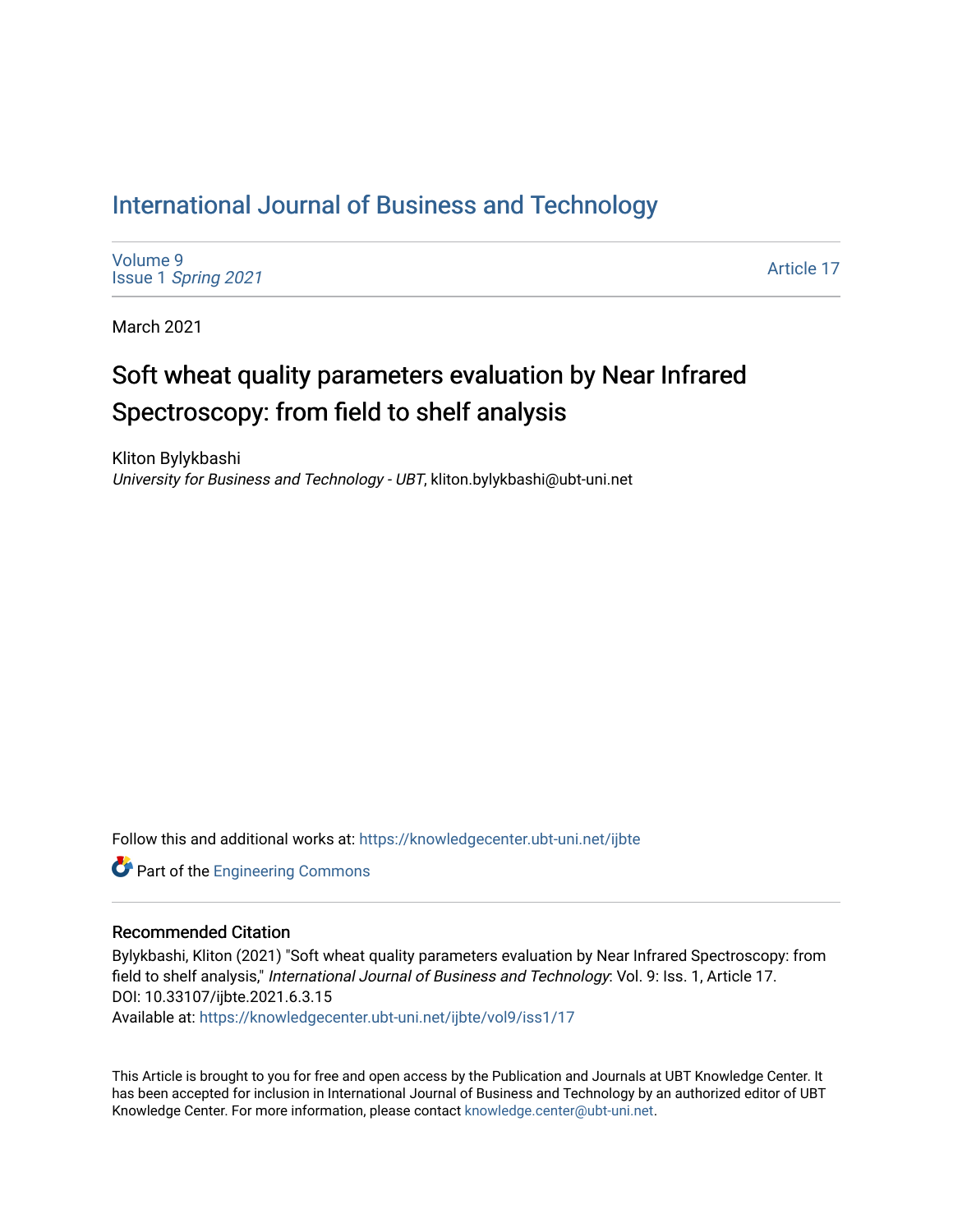# **Soft wheat quality parameters evaluation by Near Infrared Spectroscopy: from field to shelf analysis**

Giuseppe Bonifazi<sup>12</sup>, Riccardo Gasbarrone<sup>1</sup>, Silvia Serranti<sup>12</sup>, Kliton Bylykbashi<sup>3</sup>

1 Department of Chemical Engineering Materials Environment, Sapienza University of Rome, Italy {giuseppe.bonifazi, silvia.serranti}@uniroma1.it

<sup>2</sup> Research Center for Biophotonics, Sapienza University of Rome, Polo Pontino, Italy {giuseppe.bonifazi, riccardo.gasbarrone silvia.serranti}@uniroma1.it

> <sup>3</sup> UBT, Prishtina, Kosove [kliton.bylykbashi@ubt-uni.net](mailto:kliton.bylykbashi@ubt-uni.net)

**Abstract.** Near InfraRed Spectroscopy (NIRS) is a powerful tool that is widely applied in agro-food science and technology research for qualitative as well as quantitative analysis. It is one analytical technique that is taking place in this sector due to its low costs, reliability, rapidity and not invasive / non-destructive nature. NIRS along with chemometric modelling can provide accurate assessment of various grain quality attributes and the chemical composition of grain. The present work investigates the ability of using NIRS for the evaluation of different wheat quality parameters by using a portable spectroradiometer working in Visible – Short Wave InfraRed (Vis-SWIR: 350 – 2500 nm) spectral range. The potential of NIRbased techniques for predicting moisture content (12.6  $\pm$  0.4 %), specific gravity (79.4  $\pm$  2.7 kg/hl), protein content (14.0  $\pm$  1.8 %), wet gluten content (28.1 $\pm$  4.2 %), W index or Flour strength (266.3  $\pm$  92.2) and hardness (60.3  $\pm$  20.8 %) is explored. Present findings show the reliability of using NIRS as a quality control tool not only at laboratory scale, from the mill plant point of view (i.e. by acquiring reflectance spectra on wheat flour arranged in Petri dish), but even in on-line industrial application and shelf storage control evaluation, from the bakery plant / consumers' point of view (i.e. by acquiring reflectance spectra on wheat flour sack).

**Keywords:** Near Infrared Analysis, Partial Least Squares regression, soft wheat flour, Principal Component Analysis, quality control.

#### **1 Introduction**

The quality of produced soft wheat flour might vary, because it is obtained by

1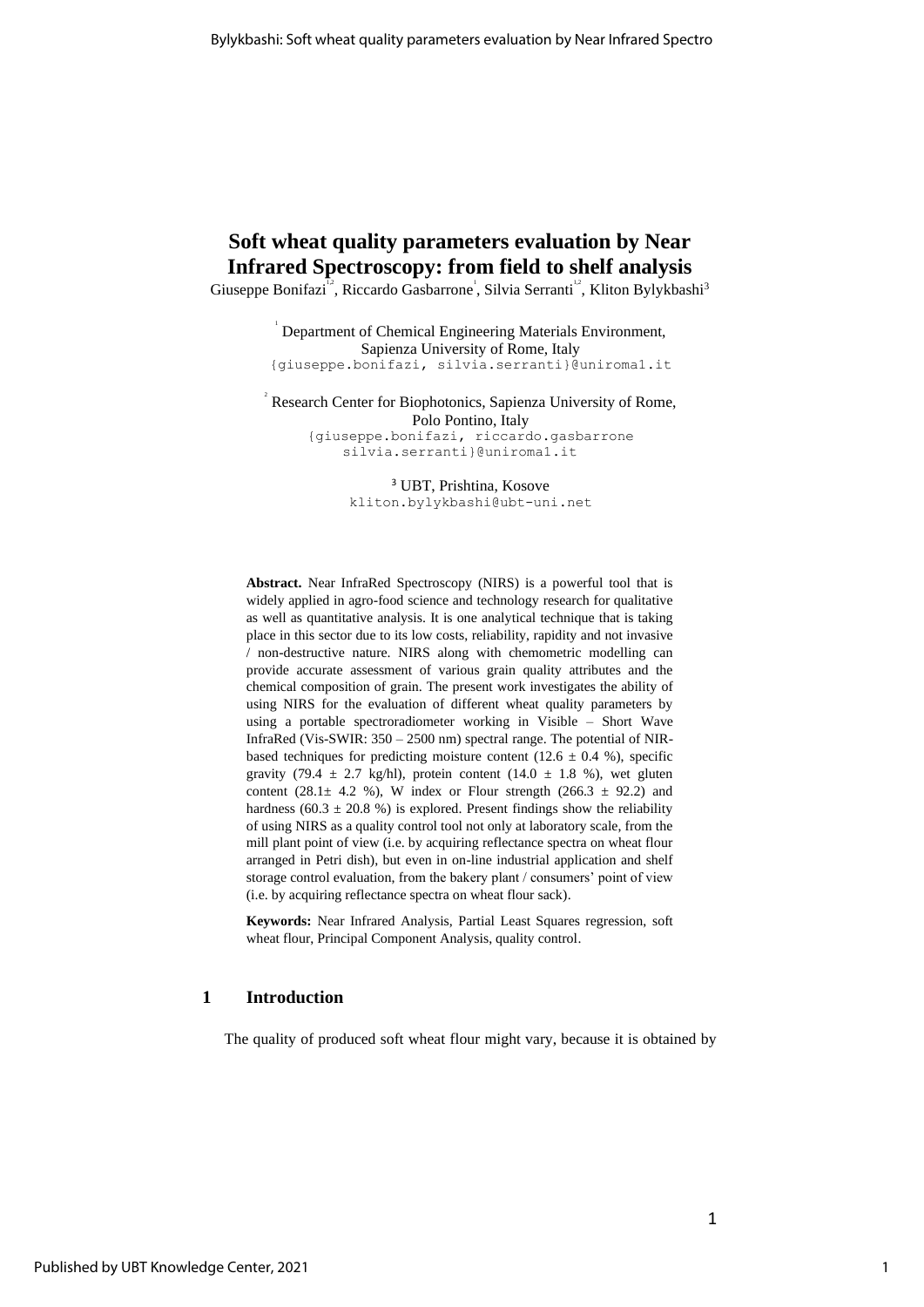grinding together different kind of wheat and sometimes using same mixture in different ratios [1]. Indeed, each producer needs to be supplied with a standard quality of wheat as raw material for its production. The entire production could be lost generating a great economic loss if the characteristics of the supplied wheat doesn't respect the requirement standards characteristics. It is thus of mandatory importance, on the side of farmer to perform quality control on stored batch, and, on the side of the milling plant / processor, to continuously control supplied batch and assessing the quality of the product processing.

At present chemical-analytical methods, that are mainly destructive and invasive methods, are widely used to perform grain quality estimation at grain handling facilities. However, these methods are not efficient and are cost- and/or time- consuming. For this reason, there is a need of an automated, cost-saving, rapid, not-destructive and not-invasive method for estimating grain quality [2]. Near InfraRed (NIR) spectroscopy technique have been successfully applied for evaluating different quality parameters of agro-food industry products [3-5]. The utilization of NIRS for performing quality evaluation on wheat grain have been investigated by different authors for predicting protein content, starch content and other quality parameters [6-9]. Is it evident how the role of NIRS in cereal processing and, more in general in food quality applications, is becoming more and more central. NIRS represents a simple, rapid and accurate method for nondestructive measurement of multiple attributes of the wheat. Due to that, it is not surprising that the NIRS-based method, coupled with chemometrics technique has been accepted as a standard method by ISO and others (i.e. AACC, AOAC and ICC) [10].

In this scenario, NIRS, together with multivariate statistics, could be seen as an alternative method to conventional ones for evaluating quality control parameters of wheat flour. So, the main goal of this research is to apply a non-destructive method like NIR coupled with chemometric techniques as an alternative procedure to destructive methods in order to assess different quality parameters of different kind of soft wheat grains. The ability of a spectroradiometer, working in Visible – Short Wave InfraRed (Vis-SWIR: 350-2500 nm), for predicting moisture content, specific gravity, protein content, wet gluten content, W index or Flour strength and hardness was tested. Multivariate regression models were calibrated using reference parameters and reflectance spectra collected on wheat arranged in Petri dishes.

### **2. Materials and methods**

#### **2.1 Analyzed materials and samples presentation**

In this study, four different kind of wheat samples were analyzed (Figure 1): a) French soft wheat, b) Romanian soft wheat, c) Northern Spring soft wheat and d) Ukrainian proteic soft wheat. As shown in Table 1, for each given soft wheat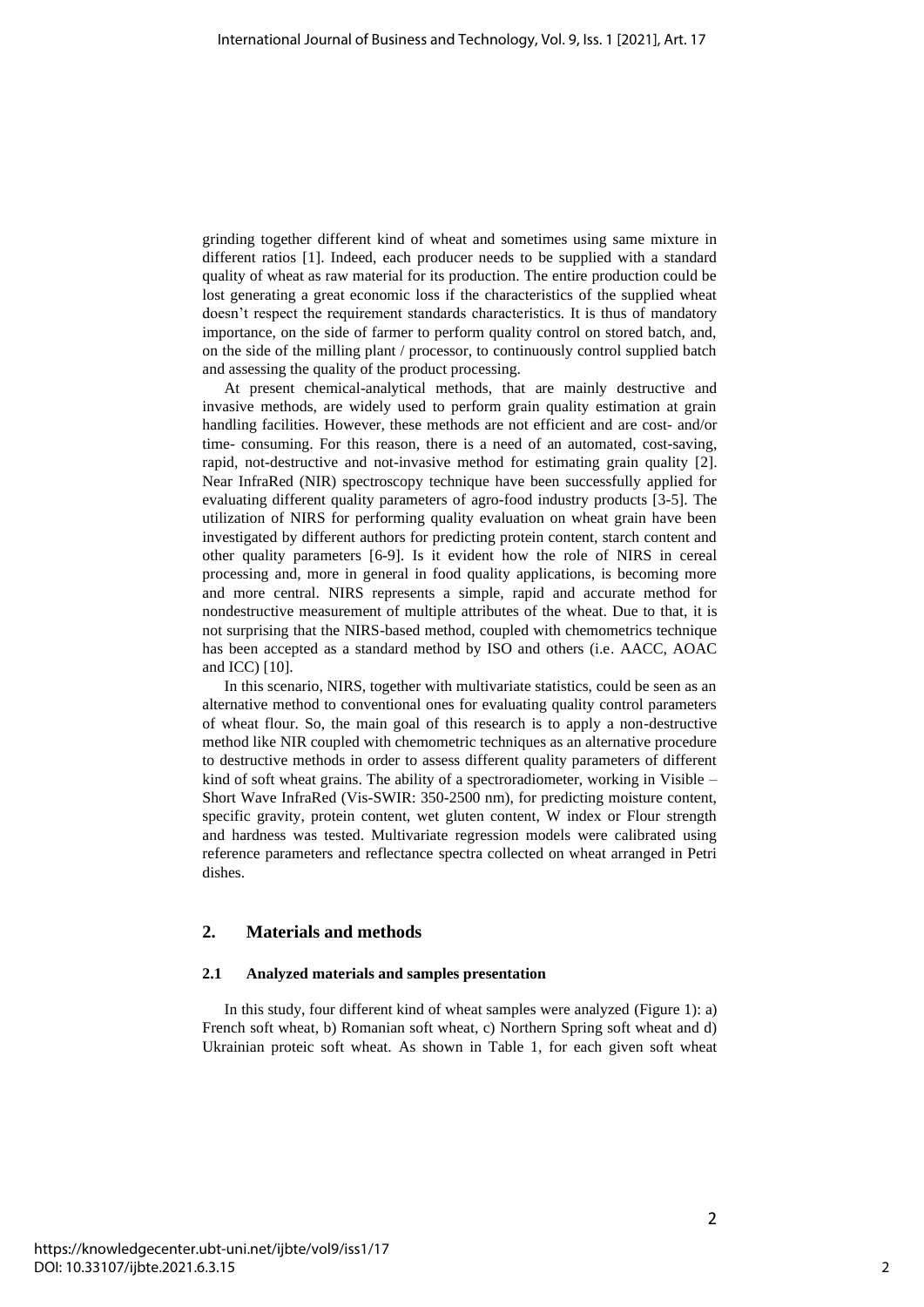sample were measured and calculated the following parameters as references: moisture content (12.6  $\pm$  0.4 %), specific gravity (79.4  $\pm$  2.7 kg/hl), protein content (14.0  $\pm$  1.8 %), wet gluten content (28.1 $\pm$  4.2 %), W index (266.3  $\pm$  92.2) and hardness  $(60.3 \pm 20.8 \%)$ .



**Fig. 1.** Analyzed soft wheat flour samples: a) French soft wheat ("*B – Grano tenero Francese*"), b) Romanian soft wheat ("*C – Grano tenero Romeno*"), c) Northern Spring soft wheat ("*H –Grano tenero Northern Spring*"), and d) Ukrainian proteic soft wheat ("*G – Grano tenero Ucraino proteico*").

| <b>Table 1.</b> Reference measurements for the soft wheat samples. |
|--------------------------------------------------------------------|
|--------------------------------------------------------------------|

| Sample ID                    | Grano tenero<br>Francese | Grano tenero<br>Romeno | Grano tenero<br>Northern Spring | Grano tenero<br>Ucraino proteico |
|------------------------------|--------------------------|------------------------|---------------------------------|----------------------------------|
| Product                      | French soft wheat        | Romanian soft<br>wheat | Northern Spring soft<br>wheat   | Ucranian proteic soft<br>wheat   |
| Moisture<br>content $(\%)$   | 12.4                     | 12.1                   | 13.1                            | 12.7                             |
| Specific gravity<br>(kg/hl)  | 77.9                     | 78.8                   | 83.4                            | 77.4                             |
| Protein content<br>(% )      | 12.4                     | 12.4                   | 15                              | 16                               |
| Wet gluten<br>content $(\%)$ | 24.6                     | 24.5                   | 30.6                            | 32.8                             |
| W Index                      | 226                      | 157                    | 321                             | 361                              |
| Hardness<br>(%)              | 65                       | 32                     | 62                              | 82                               |

#### **2.2 Portable spectroradiometer system, calibration procedure and reflectance spectra acquisition**

Twenty spectra acquisitions in reflectance mode were performed using the ASD FieldSpec 4 ® Standard-Res field portable spectroradiometer [11] for each of the 4 sample in Petri dish (number of spectra  $= 80$ ). Sample presentation mode to the spectrometer was in reflectance. The measurements were performed by putting the contact probe on the top surface of Petri plates in which wheat kernels were arranged. The used portable instrument, that consists of a detectors case and a 1.5 m fiber optic cable coupled with a contact probe, is able of recording spectra based on the information of 2151 bands in Vis-SWIR regions  $(350 - 2500 \text{ nm})$ , with a spectral resolution of 3 nm at 700 nm and 10 nm at 1400/2100 nm. Data records and the calibration procedure were performed using the ASD  $RS<sup>3</sup>$ software.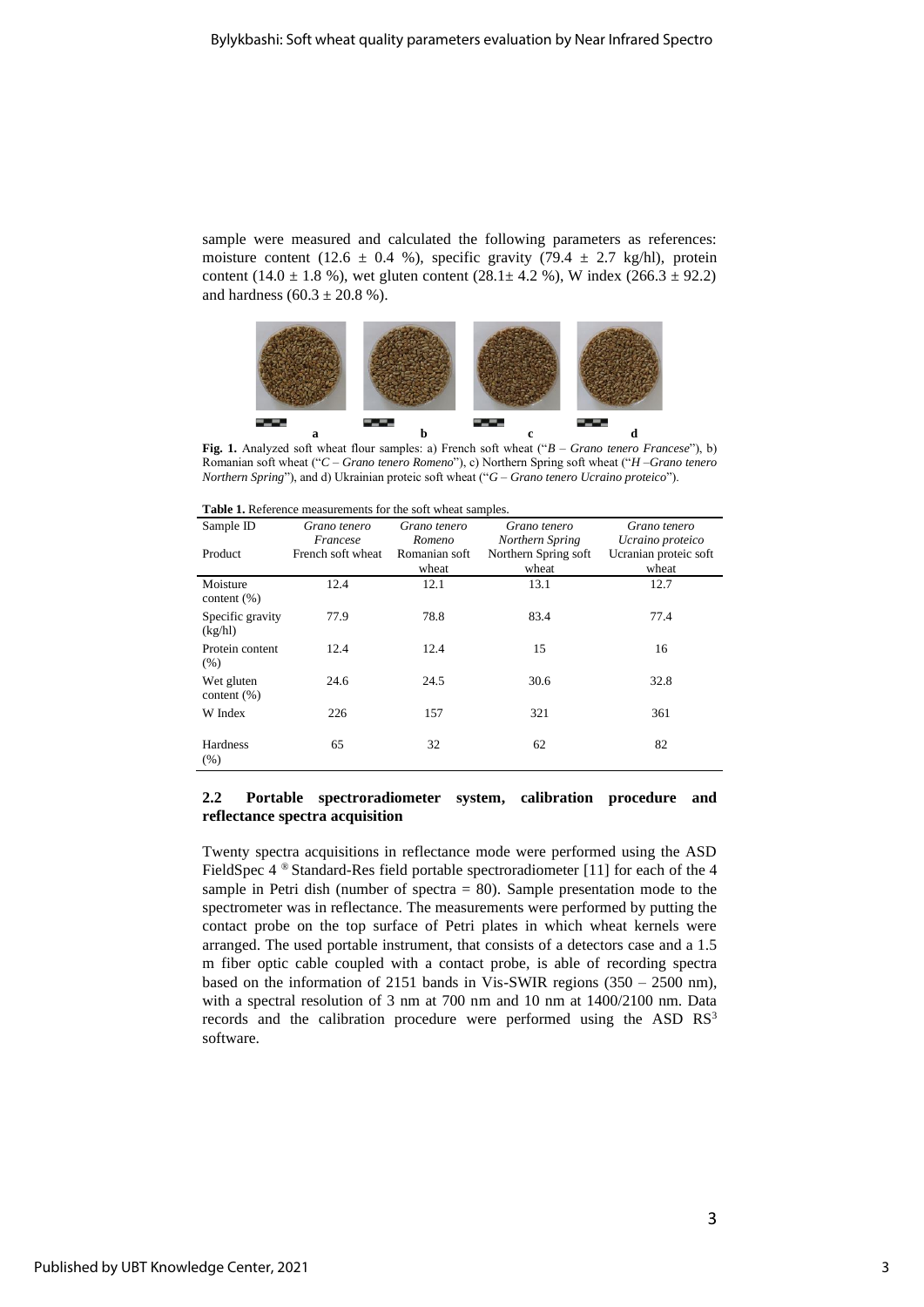#### **2.3 Data handling and chemometric modelling**

**Spectral data handling, pre-processing and exploratory analysis.** Collected data were imported into MATLAB® environment (MATLAB R2018a; The Mathworks) by using an ad hoc written script and thus analyzed using the PLS\_toolbox (ver. 8.2.1; Eigenvector Research, Inc) in MATLAB® environment. Data were stored into datasets objects (DSO) and classes were set. Reflectance data were pre-processed for removing the noisiest parts of the spectra and to enhance differences occurring among clusters of data classes [12]. The preprocess combination used was Splice Correction (SC), Norris-Williams (NW) Gap Segment 2nd Derivative, Standard Normal Variate (SNV) and Mean Center (MC). The SC pre-process algorithm was used for eliminating the gaps in the acquired signals, located at  $\lambda = 1000$  nm and  $\lambda = 1800$ nm, between the domains of the different detector arrays [13]. NW derivation was performed to avoid the noise inflation in finite differences. While SNV was used to correct scatter artifacts [12, 14]. Finally, MC was used to centers columns to have zero mean [14].

Principal Component Analysis, a chemometric technique that is able to extract the dominants patterns of the reflectance spectra data matrix *X*, was chosen to perform the exploratory analysis of decomposed spectra data, according to sample type and for excluding outliers from the datasets [15].

**Partial Least Squares (PLS) Regression.** Partial Least Squares (PLS) regressions were performed to evaluate the correlation between each of the considered parameters (shown in Table 1)  $Y$ , and the reflectance spectra  $X$ , collected on the wheat kernels arranged in Petri dish. The PLS regression is a chemometric technique that is generally used when a set of dependent variables, stored in the matrix  $Y$  of responses, have to be predicted from a large set of independent variables, that are stored in the matrix  $X$  of predictors [16]. Each dataset was thus randomly split into two parts by using Euclidean-based Kennard/Stone (K/S) algorithm [17]. The 70% of the data was used as training set, while the remaining data percentage (30%) was used as test set for the PLS regression. Firstly, the PLS models were calibrated and cross-validated by using Venetian Blinds as cross-validation method for assessing the optimal complexity of the model and choosing the number of Latent variables (LVs) [14]. Then test sets were used for validation. The main parameters used for evaluating the goodness of regression models [15] were: i) the Root Mean Square Error in Prediction (RMSEP), ii) the coefficient of determination  $R_p^2$  and iii) the Bias.

## **3. Results and discussion**

The raw reflectance spectra, that were used for building the PLS regressions, averaged according to the analyzed samples of soft wheat kernels in Petri dish are shown in Figure 2. As a result, the built regression models have shown a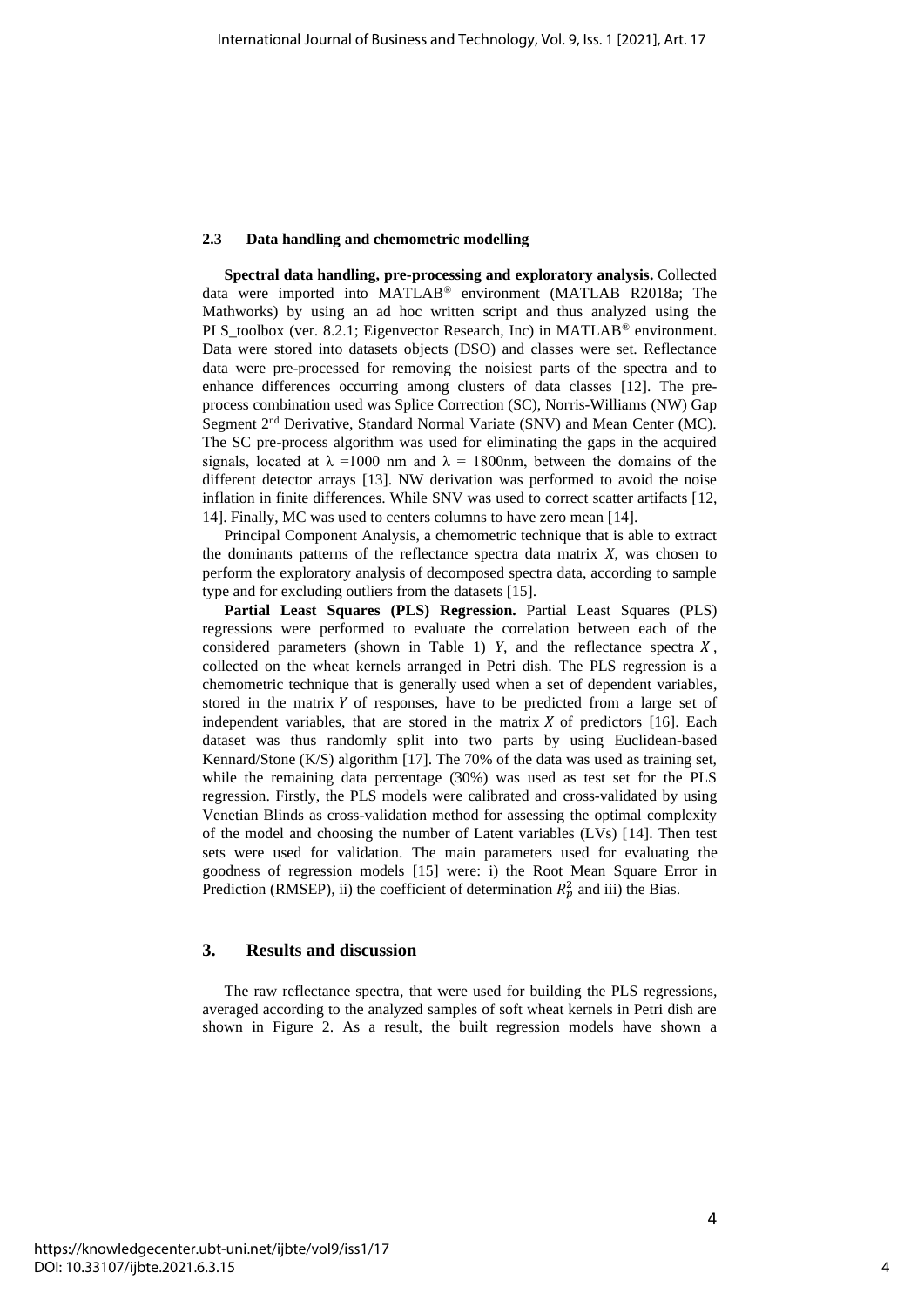



**Fig. 2.** Grand-average raw reflectance spectra of soft wheat kernels in Petri dish.

Table 2. Regression models parameters for the soft wheat samples in Petri dish. LV = Latent Variables; RMSEC = Root Mean Squared Error Calibration; RMSECV = Root Mean Squares Error Cross Validation; RMSEP = Root Mean Squared Error Prediction;  $R^2$  (Cal) = coefficient of determination in calibration;  $R^2$  (CV) = coefficient of determination in cross-validation;  $R^2$  (Pred) = coefficient of determination in prediction.

|               | <b>Hardness</b><br>$\left(\frac{0}{0}\right)$ | Wet gluten<br>$(\%)$ | <b>Specific</b><br>gravity<br>(kg/hl) | Protein $(\% )$ | <b>Moisture</b><br>$\left(\frac{0}{0}\right)$ | W     |
|---------------|-----------------------------------------------|----------------------|---------------------------------------|-----------------|-----------------------------------------------|-------|
| LV            | 9                                             | 5                    | 9                                     | 4               | 8                                             | 7     |
| <b>RMSEC</b>  | 2.3                                           | 1.1                  | 0.3                                   | 0.5             | 0.0                                           | 11.6  |
| <b>RMSECV</b> | 8.6                                           | 1.5                  | 1.1                                   | 0.5             | 0.1                                           | 31.0  |
| <b>RMSEP</b>  | 4.2                                           | 1.3                  | 0.9                                   | 0.5             | 0.1                                           | 22.6  |
| $R^2$ (Cal)   | 0.985                                         | 0.911                | 0.987                                 | 0.917           | 0.993                                         | 0.979 |
| $R^2$ (CV)    | 0.789                                         | 0.845                | 0.754                                 | 0.897           | 0.954                                         | 0.853 |
| $R^2$ (Pred)  | 0.935                                         | 0.874                | 0.908                                 | 0.922           | 0.885                                         | 0.905 |

# **4. Conclusions and future perspective**

The ability of a spectroradiometer working in Visible – Short Wave InfraRed (350-2500 nm) for predicting moisture content, specific gravity, protein content, wet gluten content, W index or flour strength and hardness was explored. Multivariate regressions for predicting different wheat grain quality parameters were calibrated and validated, showing promising performance for predicting wheat grain quality attributes from reflectance spectra. However, further studies should be carried out for developing NIRS-based calibration and prediction models to assess quality parameters of wheat grains using many other wheat varieties. Following this approach, it could be possible to define innovative strategies to state different parameters of soft wheat grain in food quality control process. This should be addressed also in a decision-making perspective: on the side of farmer to perform quality control on stored – to be supplied batch, and, on